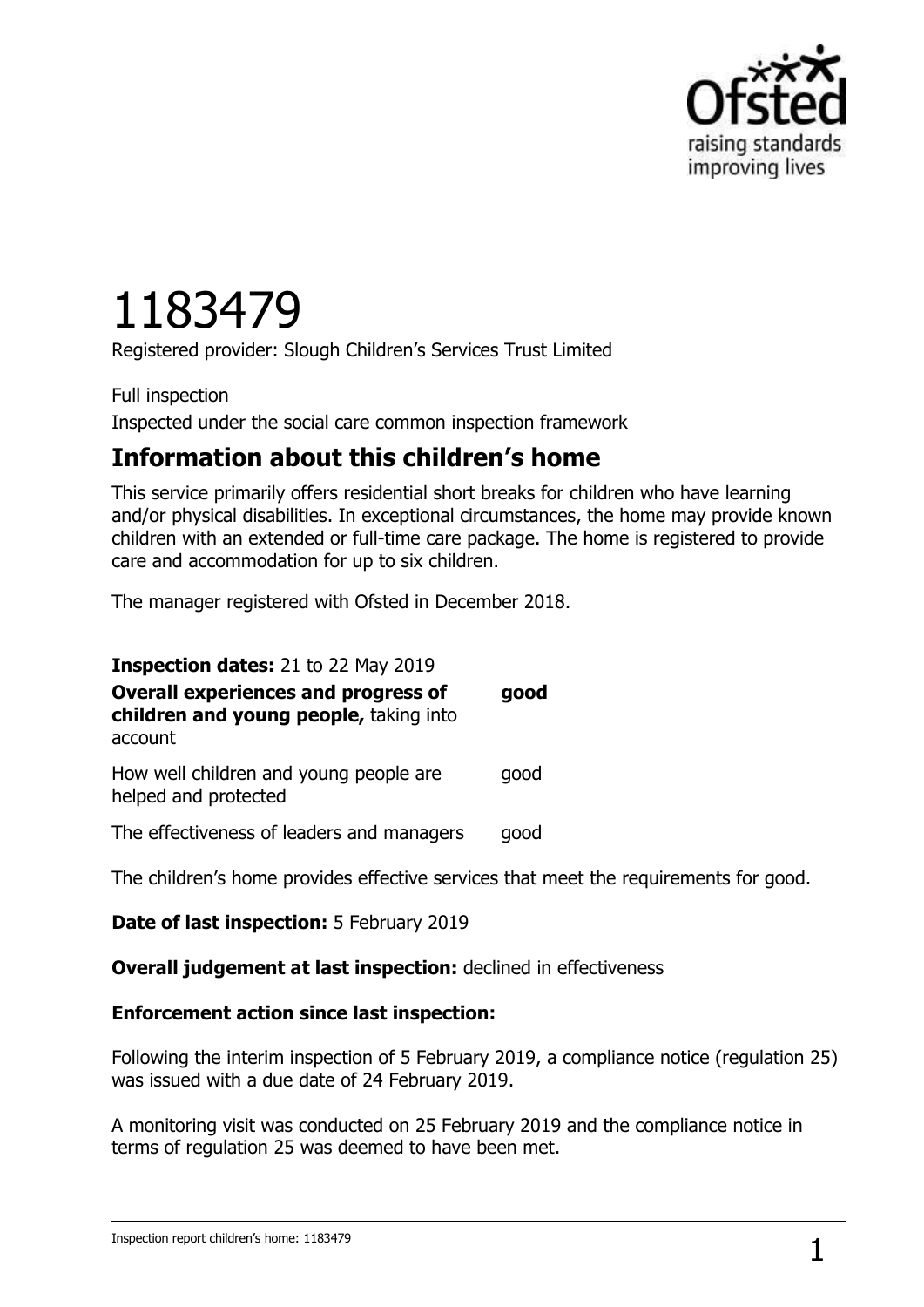

## **Recent inspection history**

| <b>Inspection date</b> | <b>Inspection type</b> | <b>Inspection judgement</b>        |
|------------------------|------------------------|------------------------------------|
| 05/02/2019             | Interim                | Declined in effectiveness          |
| 23/05/2018             | Full                   | Requires improvement to<br>be good |
| 22/08/2017             | Full                   | Good                               |
| 09/08/2016             | Full                   | Good                               |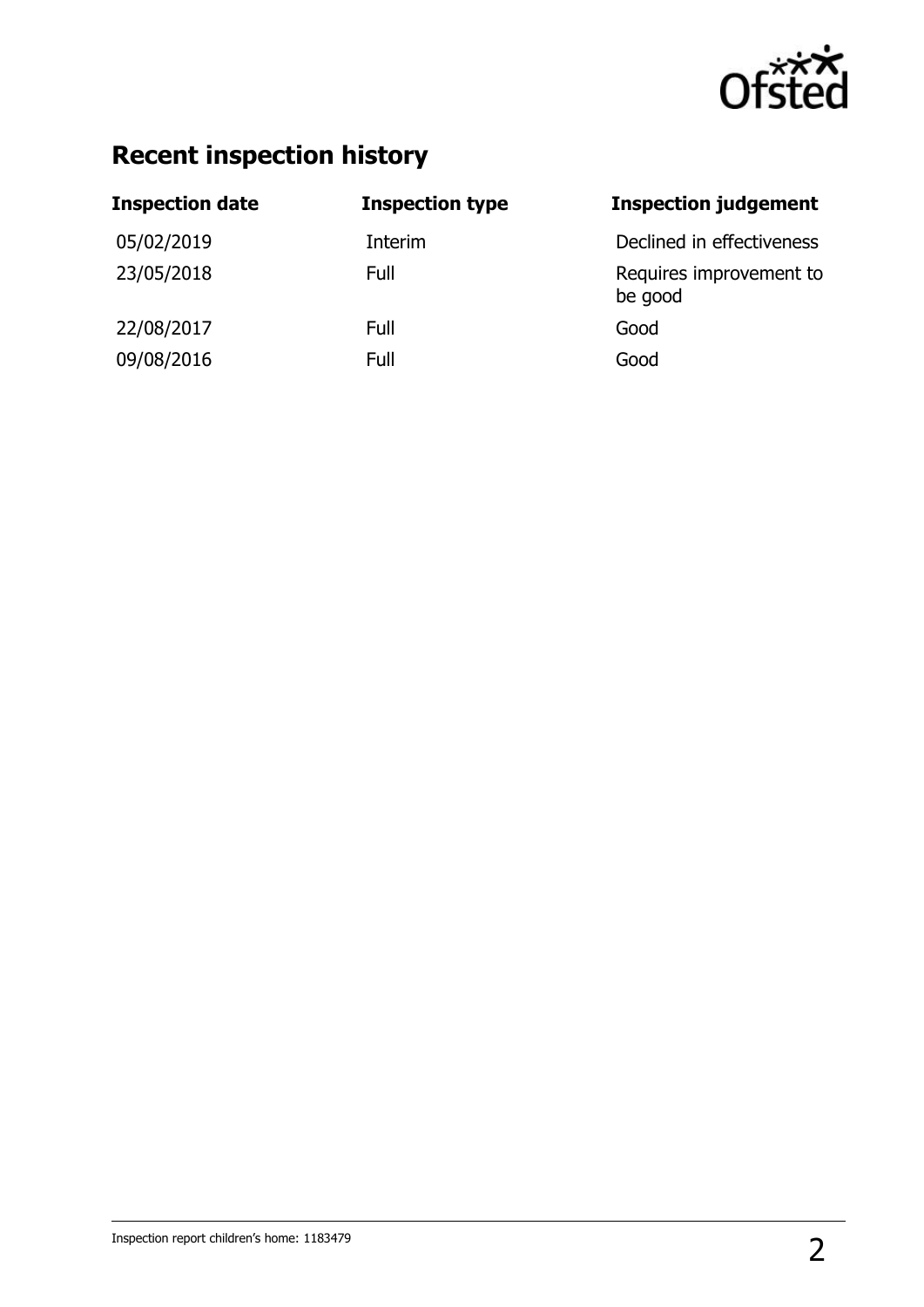

## **What does the children's home need to do to improve?**

### **Statutory requirements**

This section sets out the actions that the registered person(s) must take to meet the Care Standards Act 2000, Children"s Homes (England) Regulations 2015 and the "Guide to the children's homes regulations including the quality standards'. The registered person(s) must comply within the given timescales.

| <b>Requirement</b>                                                                                                                                                                                                                                                                                                                                                                                                                                                                                            | Due date   |
|---------------------------------------------------------------------------------------------------------------------------------------------------------------------------------------------------------------------------------------------------------------------------------------------------------------------------------------------------------------------------------------------------------------------------------------------------------------------------------------------------------------|------------|
| In order to meet the quality and purpose of care standard the<br>registered person is required to:                                                                                                                                                                                                                                                                                                                                                                                                            | 22/07/2019 |
| ensure that staff provide personalised care that meets each<br>child's needs, as recorded in the child's relevant plans, taking<br>account of the child's background. (Regulation $6(2)(b)(iv)$ )                                                                                                                                                                                                                                                                                                             |            |
| This specifically refers to ensuring that staff consider a child's<br>gender, religion, ethnicity, culture, language, sexual identity,<br>mental health, known disability, assessed needs and previous<br>experiences.                                                                                                                                                                                                                                                                                        |            |
| The registered person must ensure that-<br>within 24 hours of the use of a measure of control, discipline or<br>restraint in relation to a child in the home, a record is made<br>which includes-                                                                                                                                                                                                                                                                                                             | 30/06/2019 |
| the name of the child; details of the child's behaviour leading to<br>the use of the measure; the date, time and location of the use<br>of the measure; a description of the measure and its duration;<br>details of any methods used or steps taken to avoid the need to<br>use the measure; the effectiveness and any consequences of<br>the use of the measure and a description of any injury to the<br>child or any other person, and any medical treatment<br>administered, as a result of the measure. |            |
| Within 48 hours of the use of the measure, the registered<br>person, or a person who is authorised by the registered person<br>to do so ("the authorised person") has spoken to the user about<br>the measure; and has signed the record to confirm it is<br>accurate.                                                                                                                                                                                                                                        |            |
| Within 5 days of the use of the measure, the registered person<br>or the authorised person adds to the record confirmation that<br>they have spoken to the child about the measure. (Regulation<br>35(3)(a)(b)(c))                                                                                                                                                                                                                                                                                            |            |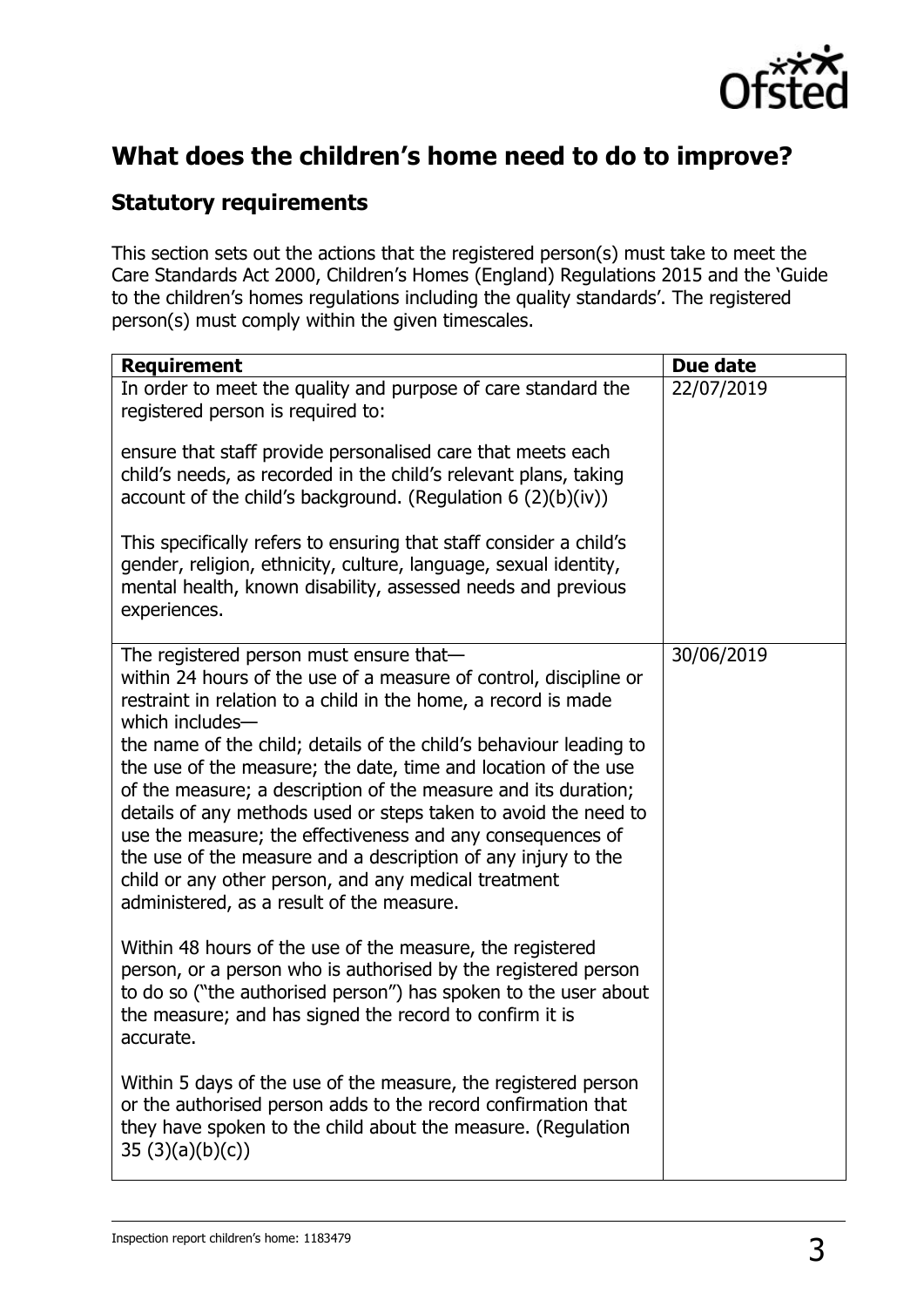

| In particular, ensure that records of sanctions comply with this<br>regulation and that monitoring of records identifies where they<br>need to improve.                                                                                                                                                                                                                                                                                                                                                                                                                                                              |            |
|----------------------------------------------------------------------------------------------------------------------------------------------------------------------------------------------------------------------------------------------------------------------------------------------------------------------------------------------------------------------------------------------------------------------------------------------------------------------------------------------------------------------------------------------------------------------------------------------------------------------|------------|
| In order to complete a quality of care review, the registered<br>person must establish and maintain a system for monitoring,<br>reviewing and evaluating the feedback and opinions of children<br>about the children's home, its facilities and the quality of care<br>they receive in it; and any actions that the registered person<br>considers necessary in order to improve or maintain the quality<br>of care provided for children. The system must provide for<br>ascertaining and considering the opinions of children, their<br>parents, placing authorities and staff. (Regulation 45<br>(2)(a)(b)(c)(5)) | 31/07/2019 |

#### **Recommendations**

- For children's homes to be nurturing and supportive environments that meet the needs of their children, they will, in most cases, be homely, domestic environments. ('Guide to the children's homes regulations including the quality standards", page 15, paragraph 3.9)
- Staff should continually and actively assess the risks to each child and the arrangements in place to protect them. Where there are safeguarding concerns for a child, their placement plan, agreed between the home and their placing authority, must include details of the steps the home will take to manage any assessed risks on a day-to-day basis. ("Guide to the children"s homes regulations including the quality standards', page 42, paragraph 9.5)

In particular, where risks are inherent to an activity, such as accessing the internet, or there are significant concerns due to circumstances, such as child criminal exploitation, staff should record current control measures even if these are considered to reduce risks to a very low level. In addition, staff should be clear about which risks are assessed to be current and those that are historical.

Information about the child must always be recorded in a way that will be helpful to the child. ("Guide to the children"s homes regulations including the quality standards', page 62, paragraph 14.4)

In particular, ensure that each key-work session is recorded, including details of who was present, the agenda or purpose of the session, the content and any outcomes.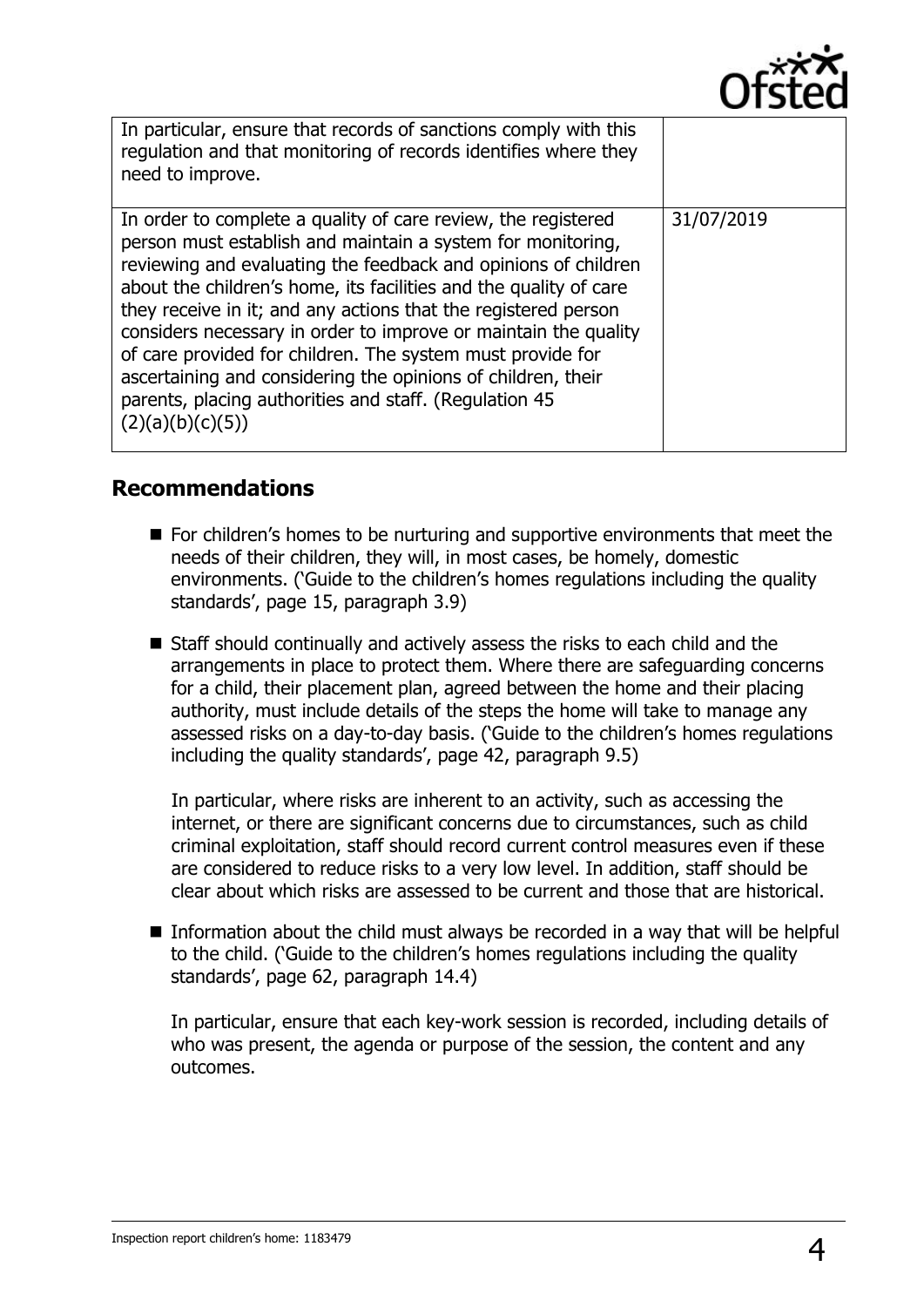

## **Inspection judgements**

#### **Overall experiences and progress of children and young people: good**

Staff are attentive to the needs of children while assisting them to participate in activities and to enjoy meal times. As part of the daily routine, they follow through targets set for children to increase eating skills and make choices.

Staff provide a wide range of activities, some following children"s individual preferences but some expanding their experiences, such as going to a variety of different parks and arranging a cookery course for one young person who likes to help cook. Staff have sought and followed up children's suggestions for things they would like to do, which has increased children's sense of choice and their ability to affect their own experiences. There are opportunities for the children to interact with other children outside the home, at local clubs, community facilities and in parks. In some cases, staff reallocate days for children"s stays so as to ensure better matching of children and improved relationships between them.

A staff member has devised charts that record progress towards targets and a communication tool that shows children how staff think they are doing, which reinforces children"s perception of how their skills are developing. Managers and staff monitor progress regularly and celebrate with children the achievement of targets and other successes, which have in some cases been considerable. Families and professionals report several areas in which children make progress. These include communication, sleeping patterns, understanding consequences, reduction of self-harm, and understanding the sequence of events, such as at meal times, so a child can be proactive and not wait for adults to do things for them.

Children"s feedback and observations made by parents and professionals show that children enjoy and benefit from short stays or living in the home. One professional said that a young person's 'behaviours have gone to zero, due to lots of work on daily routines and informing him of changes in advance", and another that a child had obvious 'pride in the home'.

The work that staff do is helping children become healthier by, for example, reducing weight, and developing a sense of self-worth through the experience of positive, individual care.

Staff make efforts to promote equality and diversity through, for example, setting up displays on religious festivals, providing diets that meet religious requirements and replicating dishes made in family homes using ingredients brought in by parents. However, staff do not adequately reflect this in placement plans or other records, and leaders have not ensured that the service strives for an individual approach to promoting children"s heritage, especially for those who have extended stays or are permanently placed.

Managers have planned a major refurbishment of the premises later in the year but, in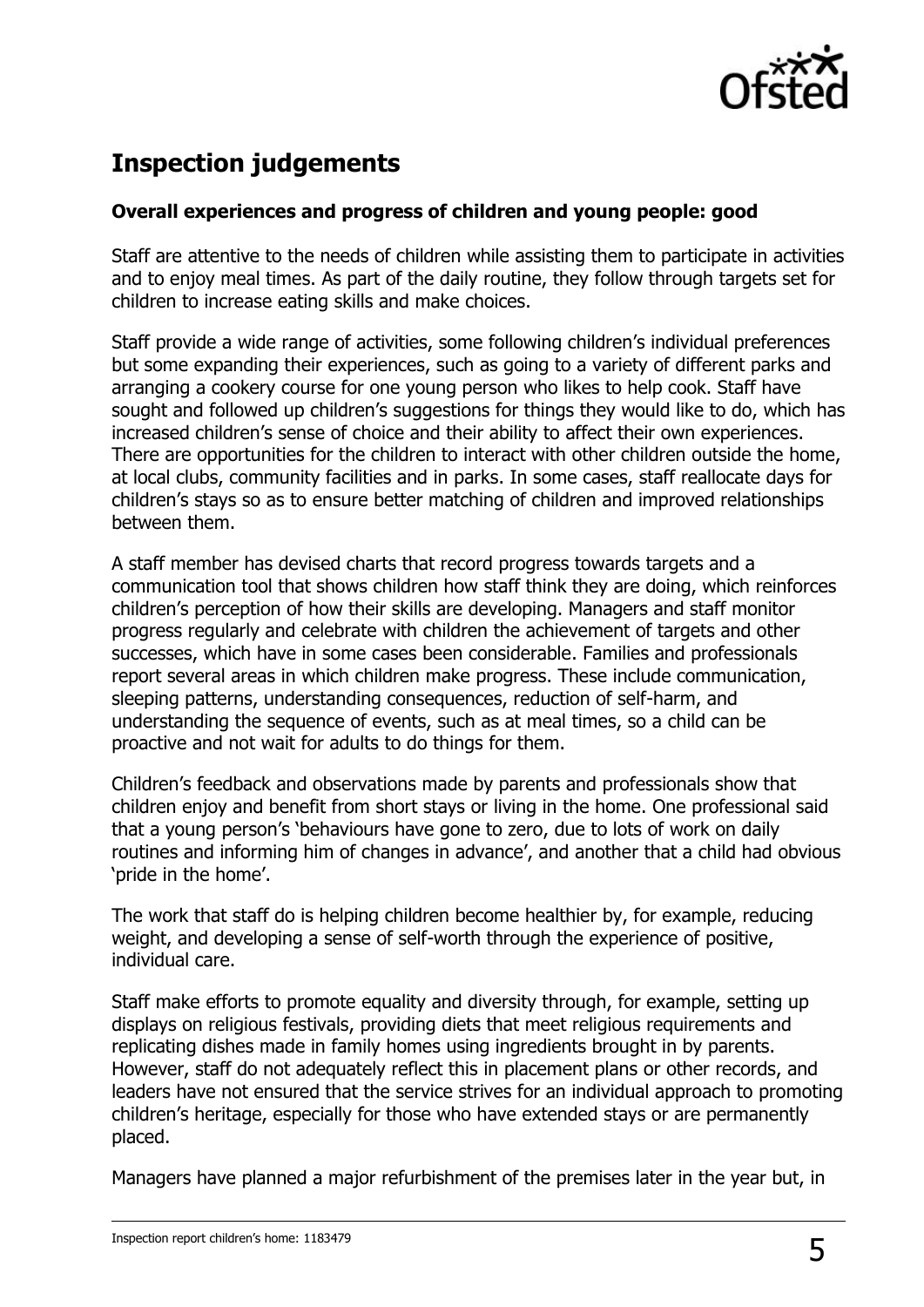

the meantime, they have not given attention to those areas of fabric and furniture that have become worn and fallen into disrepair, particularly in bedrooms. This detracts from the homely environment the team strives to provide.

#### **How well children and young people are helped and protected: good**

Staff keep children safe through a combination of appropriate levels of supervision and careful planning. Positive handling plans give helpful directions to avoid problems arising. For example, the plans include information on how to structure the environment to be conducive for individual children.

Individual assessments generally describe risks and control measures well. However, staff do not distinguish between current and historical risks, some of which are highly unlikely to need some of the controls. For example, an assessment for one young person includes the instruction to "call police if behaviour is unmanageable for an extensive period of time", when the firmest intervention needed is physical guidance away from a situation. Staff might therefore anticipate a higher degree of challenging behaviour than they are likely to encounter. Risk assessments do not routinely address child sexual or criminal exploitation, or online safety for children who have access to the internet. However, staff do supervise use of the latter and use key-work sessions to inform children of potential dangers.

Staff have been very effective in helping children become both progressively safer and more independent. For example, one young person no longer approaches strangers while out in the community and so has a reduced level of staff supervision, but has also increased his use of facilities such as banks and shops.

Staff have made pertinent observations about, and promptly reported issues regarding, the care of children, which have been instrumental in instigating or informing care and child protection plans. The staff play an effective role in the multi-disciplinary approach to making children safer.

Managers pay exemplary attention to the safe administration of medication. As a result, staff have identified discrepancies between prescriptions and information on medicine bottles and have initiated improved procedures for the handover of medication from schools. This has reduced the potential for mistakes to occur. The team leader with responsibility for this area conducts six-monthly testing of staff members' ability, which means that competency is maintained at a high level.

Staff act as very effective advocates for children, including those who are non-verbal. They understand how children communicate feelings through behaviour and so, on occasion, interpret distressed behaviour following an incident as a complaint. Staff record and respond to these in the same way as other complaints, and the manager acts to resolve them. This allows children whose disability does not allow them to communicate as others might to have their views "heard" and improve their experiences.

Clinical staff have helped managers and staff of the service to sensitively and successfully address inappropriate touching of adults by some children. A process of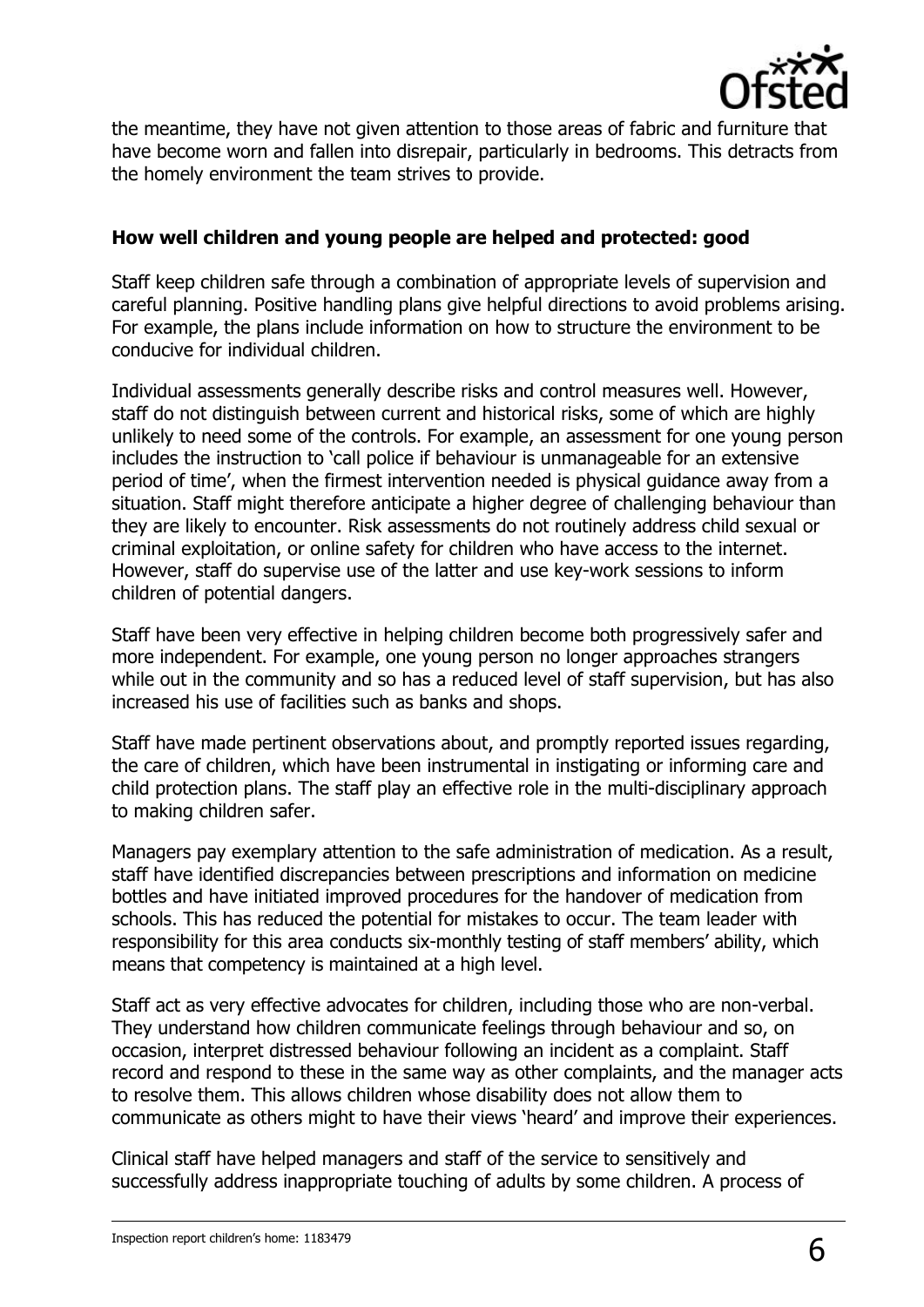

directing children to suitable alternatives for showing affection has resulted in no further concerning incidents for several months for one young person.

Managers have arranged for the health and safety of the service to be strengthened by regular visits from the person in the trust who has overall responsibility for this area. This will complement the assessment and auditing regime already in place.

#### **The effectiveness of leaders and managers: good**

Children"s experience of short breaks is positive and helps them to make progress. The manager and staff are in frequent communication with families and professionals to achieve this. Liaison with schools is particularly effective due to arrangements that ensure that workers promptly share information with counterparts who can act on it. Collaboration on approaches to such matters as behaviour and promoting self-care ensures consistency across both settings.

There has been a focus on enhancing children"s sensory experiences through the purchase of equipment and toys, and the launching of a "homework club" (while it was running). Managers have incorporated the pursuit of sensory experiences into plans for a complete refurbishment of the premises. These plans are well advanced, although it is still to be decided where the service will be situated while the refurbishment takes place. The manager and staff have informed children about the plans, and children have contributed their own suggestions for colour schemes and what they would like to see in the garden and play areas.

The manager provides a supportive environment for staff, achieved through formal individual supervision with a line manager and group sessions led by clinical staff from the trust. There is continuous dialogue about children and the service provided. Staff report that managers always make themselves available. The statement of purpose was ambiguous about how frequently individual supervision should take place, but it occurs four-weekly or six-weekly. The statement was redrafted during the inspection to be clearer.

Managers address competency issues well when required, and staff say that they are helped to reflect on practice. However, supervision records do not always evidence the latter.

Children"s files are well structured, and information is accessible either in hard copy or electronic format. The quality of recording, however, varies widely. This is especially true of key-work sessions and sanctions logs. Managers monitor restraint logs but do not always record their findings. This means that children"s records do not universally reflect their views and the work being undertaken with them, or show that practice is regularly and formally considered.

The manager and staff frequently consider children"s views, acting on them whenever possible. This includes responding to a request to play table tennis, which several children now enjoy at a club. This is one of several activities taking place in the wider community, and involved liaison with the owners to ensure that it was a successful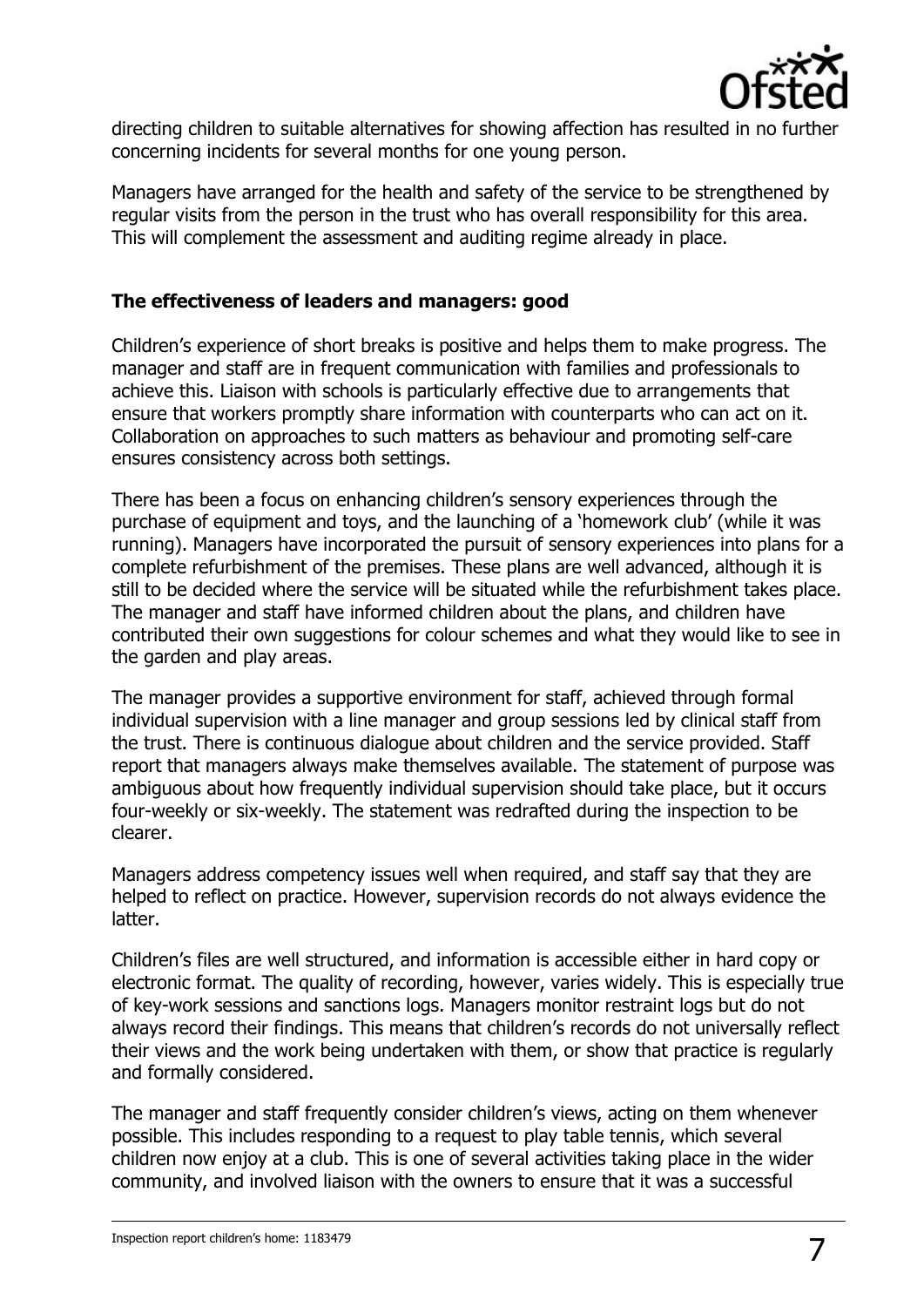

experience for all.

The review of care under regulation 45 refers to the different means of consultation with children, but the manager does not report on how the service has followed them through, despite there being several examples to draw on. Future actions are not clearly identified, but the manager does have ambitions and plans to improve the service.

## **Information about this inspection**

Inspectors have looked closely at the experiences and progress of children and young people. Inspectors considered the quality of work and the differences made to the lives of children and young people. They watched how professional staff work with children and young people and each other and discussed the effectiveness of help and care provided. Wherever possible, they talked to children and young people and their families. In addition, the inspectors have tried to understand what the children's home knows about how well it is performing, how well it is doing and what difference it is making for the children and young people whom it is trying to help, protect and look after.

Using the 'Social care common inspection framework', this inspection was carried out under the Care Standards Act 2000 to assess the effectiveness of the service, how it meets the core functions of the service as set out in legislation, and to consider how well it complies with the Children"s Homes (England) Regulations 2015 and the "Guide to the children's homes regulations including the quality standards'.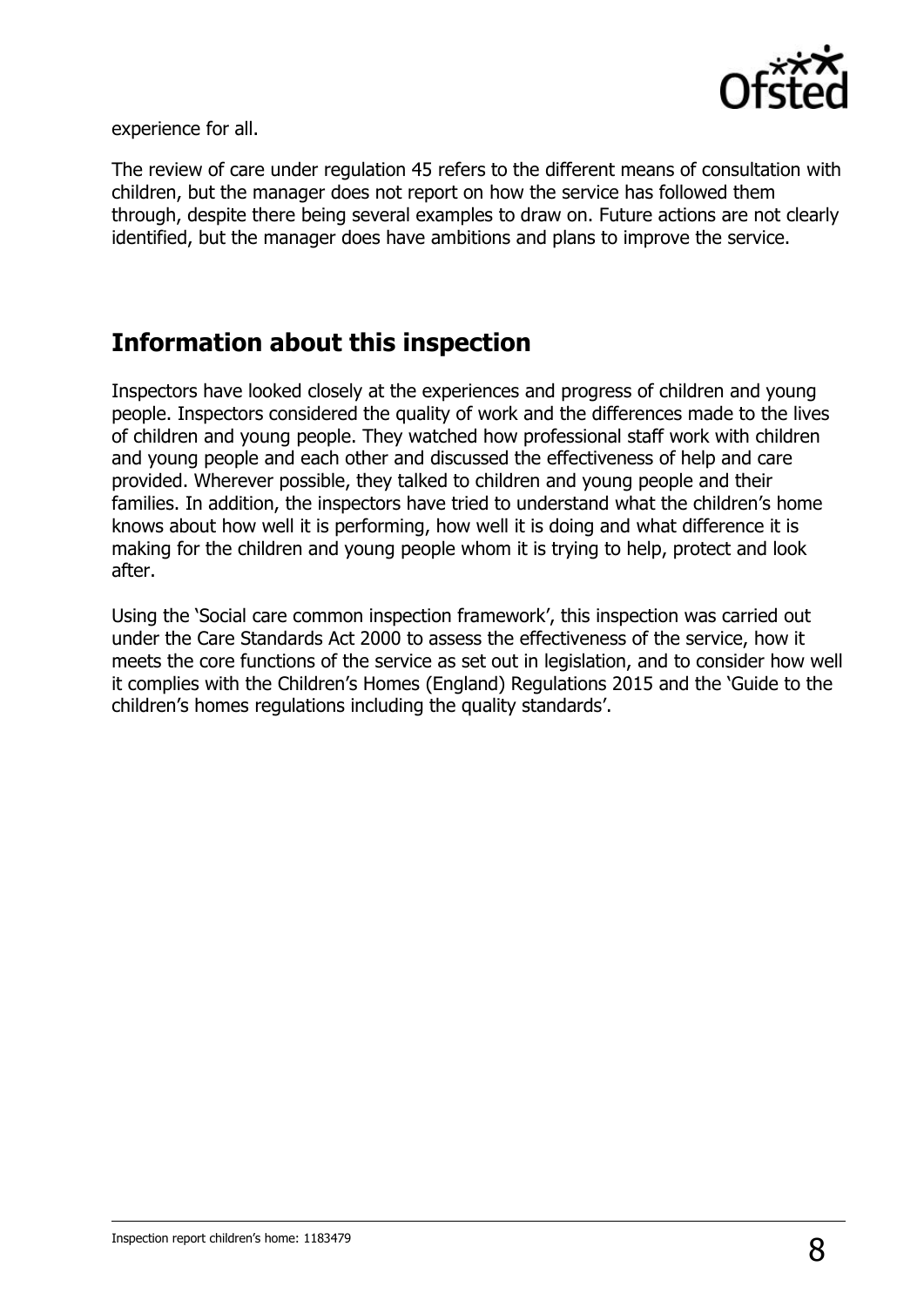

## **Children's home details**

**Unique reference number:** 1183479

**Provision sub-type:** Children's home

**Registered provider:** Slough Children"s Services Trust Limited

**Registered provider address:** Ground Floor West, St Martin"s Place, 51 Bath Road, Slough, Buckinghamshire SL1 3UF

**Responsible individual:** Jackie Pape

**Registered manager:** Samuel Tumba

## **Inspector**

Chris Peel, social care inspector